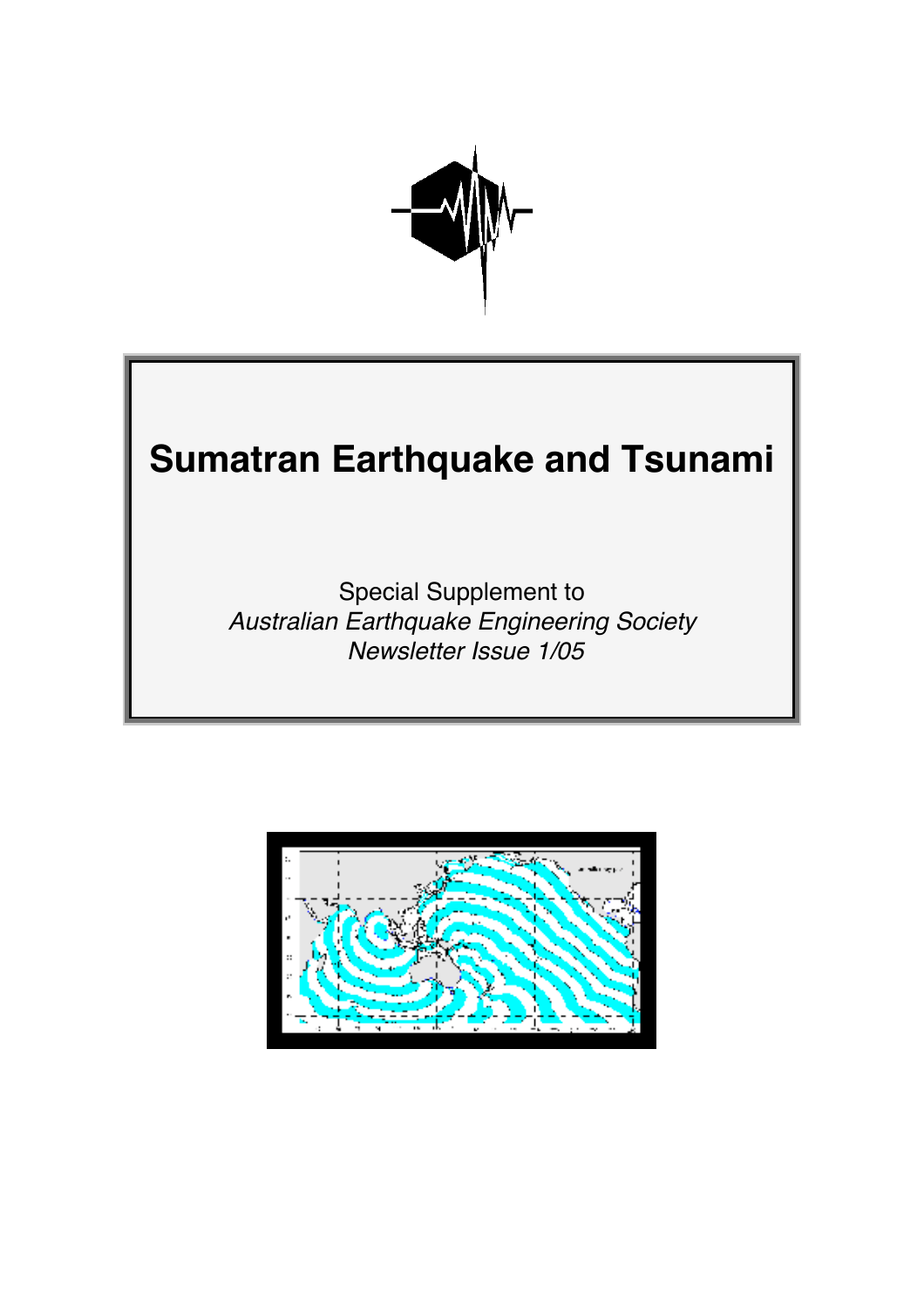# **Contents**

**Sumatran Earthquake** *by Kevin McCue and Cvetan Sinadinovski*

**Massive quake hits off Tasmanian coast (the Macquarie Earthquake on Christmas Eve - 2 days before the Sumatran earthquake)** *Extract of report by The Age on Christmas Eve 2004*

#### **Macquarie Earthquake and a 20 cm tall Tsunami**

*Message forwarded by Hugh Cowan on Christmas Eve 2004*

**Links between the two Great Earthquakes** *by Gary Gibson*

**Why does the sea level usually fall before a tsunami arrives?**  *by Peter G. Baines and John D. Fenton*

**Ground Shaking in Southeast Asia** *by Kusno Megawati*

**Data on Tsunami** *by Paula Dunbar*

#### **Links to Images and Movies**

*Based on information provided by Hubert Chanson*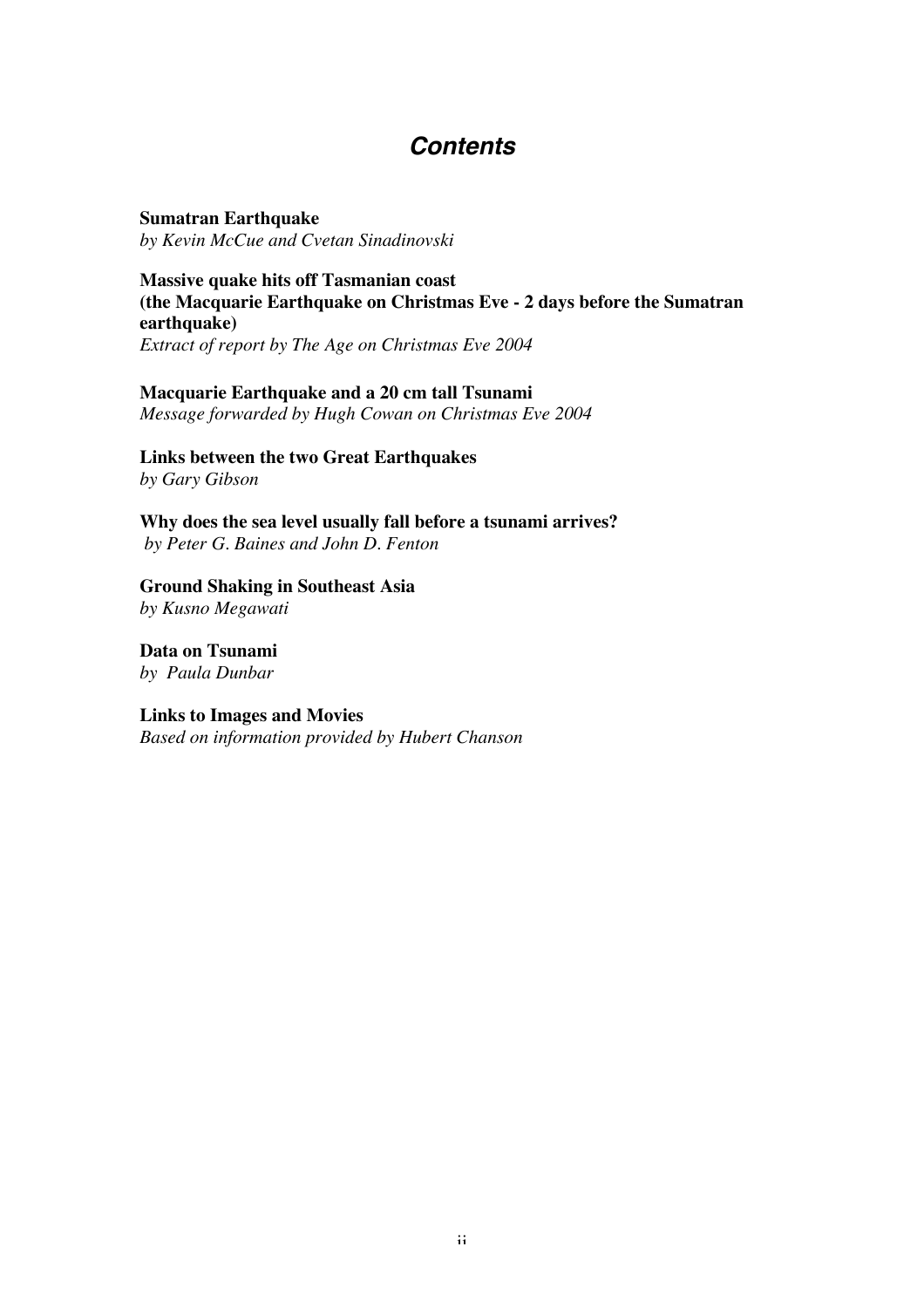## **Sumatran Earthquake**

*By Kevin McCue and Cvetan Sinadinovski*

A great earthquake occurred at 00:58:49 (UTC) on Sunday, December 26, 2004 off the northwest coast of Sumatra, Indonesia.

*Magnitude*: 9.0

*Date-Time*: Sunday, December 26, 2004 at 00:58:49 (UTC) or

Sunday, December 26, 2004 at 7:58:49 AM local time at epicentre.

*Epicentre:* 3.244°N, 95.825°E, Depth: 10 km

255 km SSE of Banda Aceh, Sumatra, Indonesia, 315km W of Medan, Sumatra, Indonesia, 1260 km SSW of Bangkok and 1590 km NW of Jakarta.

#### *Focal Mechanism:*

|     | <b>Strike</b> | Div                  | Slip |
|-----|---------------|----------------------|------|
| NP1 | 27/<br>۰4     | 1 <sub>0</sub><br>IJ | DЭ   |
| NP2 | 130           | 79                   | 98   |



*The following is extracted from Newspapers and the USGS website at http://earthquake.usgs.gov/*

The earthquake and tsunami killed at least 220,000, 173,900 of them in Indonesia. The tsunami killed at least 29,800 people in Sri Lanka, 10,700 in India, 5300 in Thailand, 80 in Maldives, 68 in Malaysia, 90 in Myanmar, 150 in Somalia, 10 in Tanzania 2 in Bangladesh and 1 in Kenya and 3 in the Seychelles. The tsunami also struck Cocos Island (where its amplitude was measured at 0.5m – the atoll rise to just 3 m above sea level), Kenya, Madagascar, Mauritius, Reunion, Seychelles and the south-west coast of Australia. It was recorded in New Zealand and along the west coast of South and North America.

The earthquake was felt (VIII) at Banda Aceh and (V) at Medan, Sumatra. It was also felt in Bangladesh, India, Malaysia, Maldives, Myanmar, Singapore, Sri Lanka and Thailand.

This is the fourth largest earthquake in the world since 1900 and the largest since the 1964 Prince William Sound, Alaska earthquake.

The devastating megathrust earthquake of 26 December 2004 occurred on the interface of the Australian/Indian and Eurasian plates where the Australian/Indian plate subducts beneath the overriding Eurasian plate. The Australian/Indian plate begins its descent into the mantle at the ocean trench, west of the earthquake's epicentre.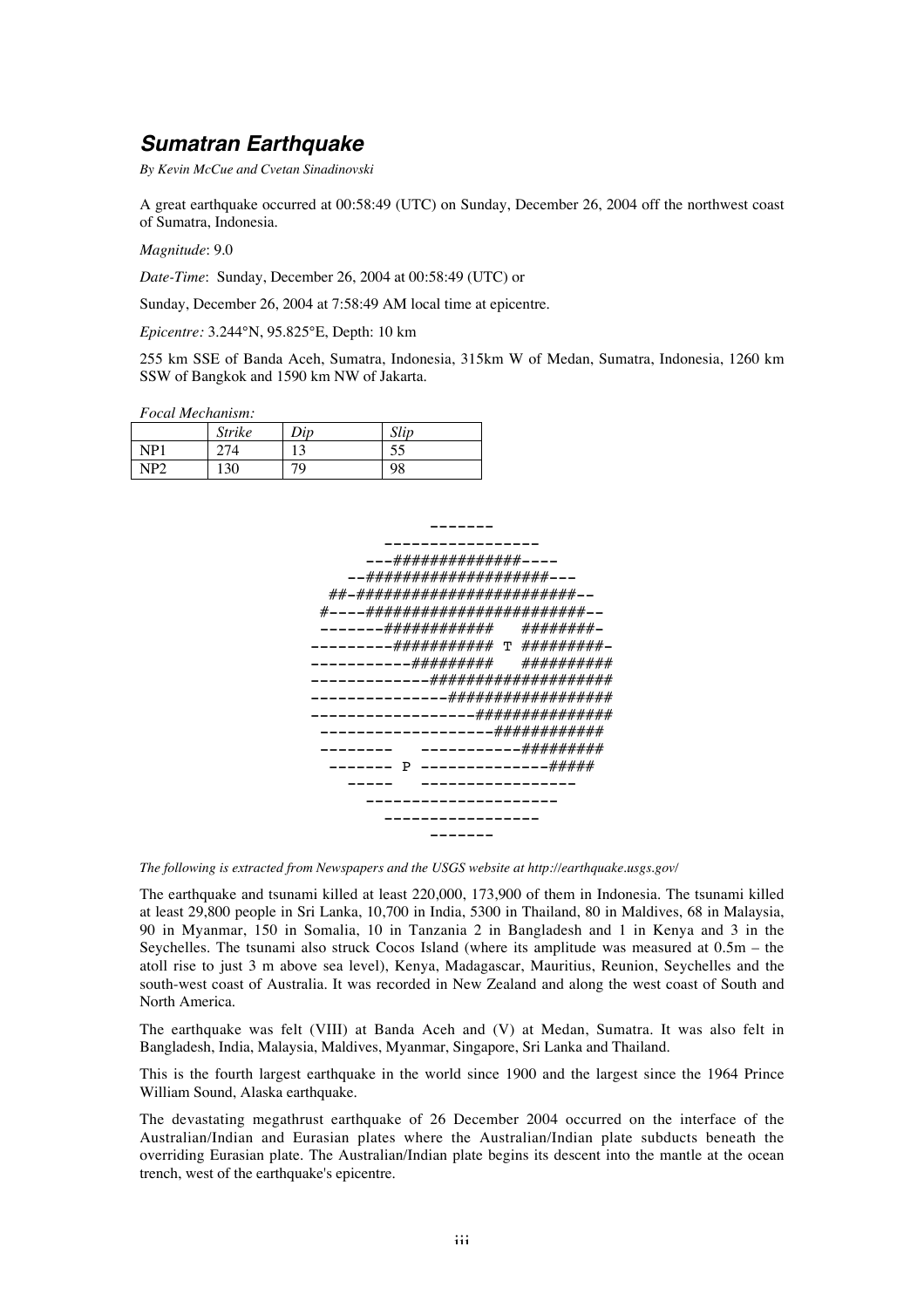In the region of the earthquake, the Australian/Indian plate moves toward the northeast at a rate of about 60mm/year relative to the Eurasian plate. This results in oblique convergence at the trench. The oblique motion is partitioned into thrust-faulting, with slip directed perpendicular to the trench, and strike-slip faulting, which occurs several hundred kilometers to the east of the trench and involves slip parallel to the trench. The December 26 earthquake was the result of thrust-faulting as you can see from the mechanism above.

The last great magnitude 8 earthquake on the onshore strike-slip Sumatran Fault was on 17 May 1892 with 3.5 to 4m of right-lateral movement.

Preliminary locations of larger aftershocks following the megathrust earthquake show that approximately 1100 km of the plate boundary slipped during the earthquake, giving a rupture duration of about 6 minutes. From the size of the earthquake, it is likely that the average displacement on the fault plane was about fifteen meters. The sea floor overlying the thrust fault would have been uplifted by several meters as a result of the earthquake.

The world's largest recorded earthquakes have all been megathrust events, occurring where one tectonic plate subducts beneath another. These include: the magnitude 9.5 1960 Chile earthquake, the magnitude 9.2 1964 Prince William Sound, Alaska, earthquake, the magnitude 9.1 1957 Andreanof Islands, Alaska, earthquake, and the magnitude 9.0 1952 Kamchatka earthquake. As with the recent event, megathrust earthquakes often generate large tsunamis that cause damage over a much wider area than is directly affected by ground shaking near the earthquake's rupture.

Another subduction zone occurs further south along the same trench system and seaward of the Indonesian archipelago north of Australia, through Java, Timor to the western end of Papua province. A magnitude 8 earthquake occurred off the island of Sumba on 19 August 1977 generating a destructive tsunami through the archipelago and causing minor damage in northwestern Australia. A magnitude 7.8 earthquake on 2 June 1994 also killed more than 2250 people in southeast Java and again caused minor damage in northwestern Australia. This area is the main potential risk of producing a megathrust event that could seriously threaten coastal communities and oil fields of northwest Australia.

Below are mapped the mainshock and aftershocks in the following 2 days. There were 31 earthquakes with magnitudes between 5.5 and 7.3 in the 48-hour period after the main event, and it seems that seismicity migrated northward from the mainshock.

Major earthquakes occurred off Sumatra in 1833 and 1861, but there are no written records of any effects in Australia.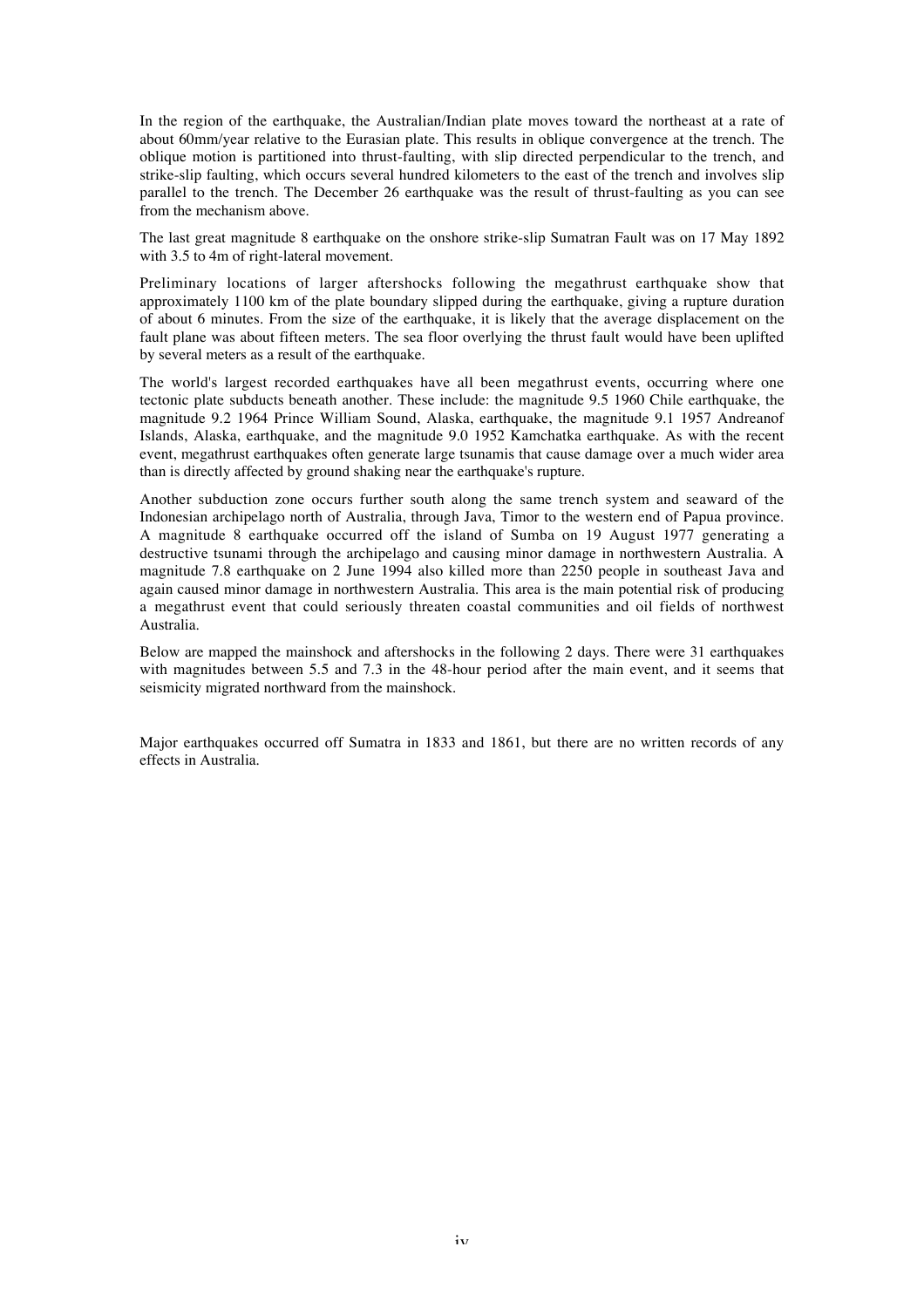

The figure below shows how the tsunami propagated through the Indian Ocean and south of Australia into the Pacific Ocean, possibly the first tsunami known to have been recorded worldwide.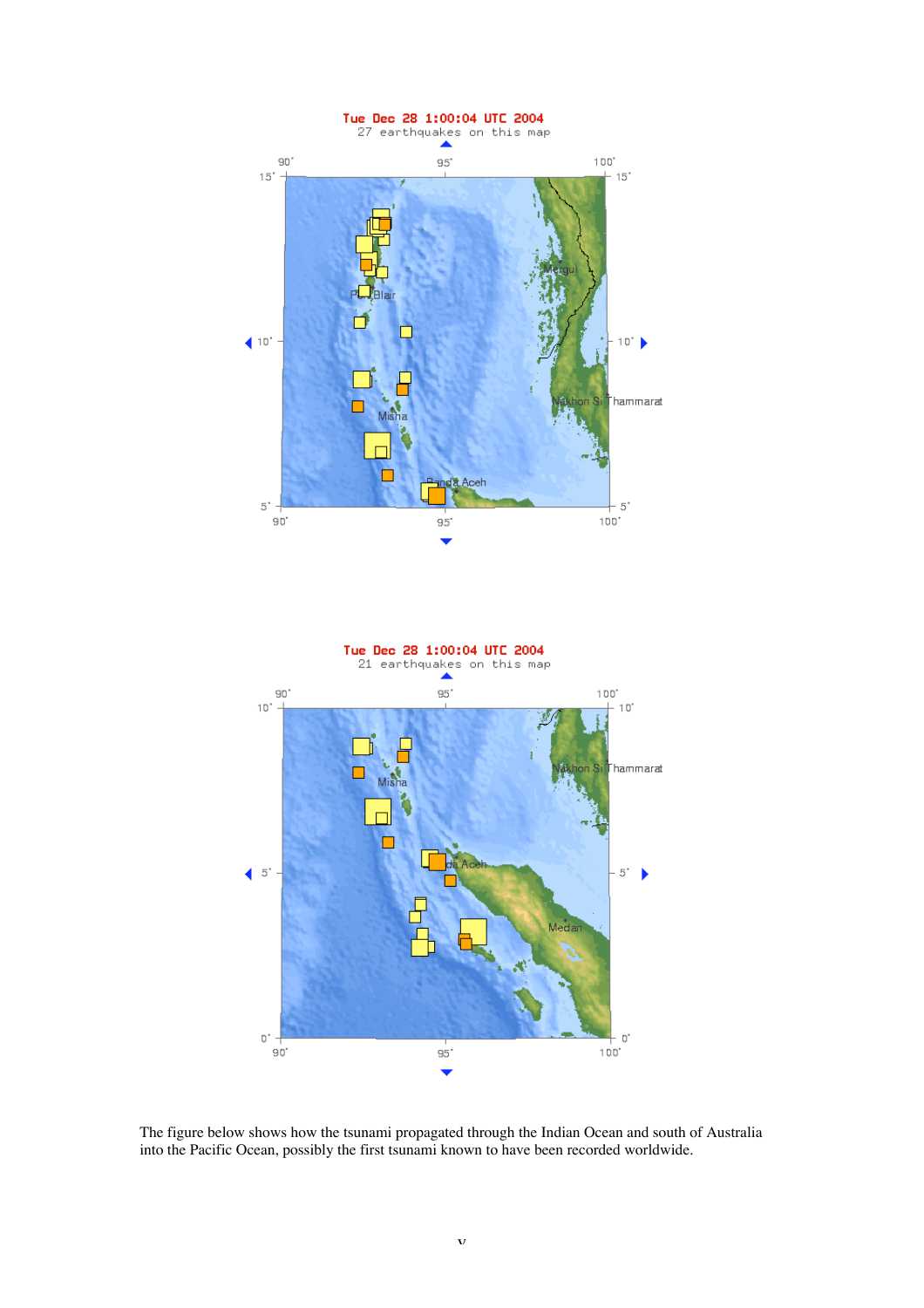

There are few reports of infrastructure damaged by either the earthquake or tsunami apart from roads and a section of railway washed away in Sri Lanka. Here is one report of an engineered building which seems to have survived the tsunami.

#### *Kalpakkam's nuclear plant in India closed by tsunami*

#### *(extracted from a report by J Sri Raman, a freelance journalist in Chennai)*

Chennai, India, a coastal city in southeast India has just survived the tsunami and a nuclear threat. The enormous waves which hit Chennai last Sunday, did not only destroy fishermen's hamlets and flood out thousands of other homes and lives. The tsunamis also inundated a part of the nuclear plant located in the outskirts of the city and close to the sea.

Nuclear authorities denied there was damage or radioactive leaks but ruled out a full report for two reasons; secrecy that surrounds any nuclear plant and the threat of radioactive leaks. They did, however acknowledge havoc in the entire Kalpakkam area, home to a sizeable fishing community that also houses employees of the nuclear complex. The day after the disaster, at least 60 lives were reported lost in the employees' township and some 250 in the rest of the area. The toll, unofficially much higher, has continued to mount.

No official concern was voiced over the complex, which comprises two pressurized heavy water reactors and a test reactor, a reprocessing plant and an under-construction prototype fast breeder reactor or PFBR. The authorities claimed that, while one of the heavy water reactors had been closed for retubing before the tsunamis, the other was shut down the moment an inordinate amount of seawater was detected entering the pump-house for the coolant unit. (The second reactor was re-started seven days later.)

Nothing has been said officially about the reprocessing plant and its central waste management facility. No reassurance has been forthcoming about the most critical components of the complex. The complex has lost scores of scientific and technical personnel, ranging from a design engineer of the test reactor washed away while praying in a church mass, to others carried away by monster waves from the  $\sim$ 500 houses destroyed in the sprawling township. One female worker may have met her death inside the complex. Two male workers, posted at the waste discharge point at the seafront jetty, are reported missing.

R. Ramesh says that land subsidence in coastal areas should be expected as an inevitable consequence of tsunamis – and underscores the fact that the fast breeder reactor's site is just three to 5.6 meters above the sea level.

Prior to construction of the fast breeder reactor, the 1991 law restricting environmentally-sensitive constructions in the coastal zone was amended to exempt nuclear plants. Kalpakkam is only one of the many nuclear installations in India's coastal environment.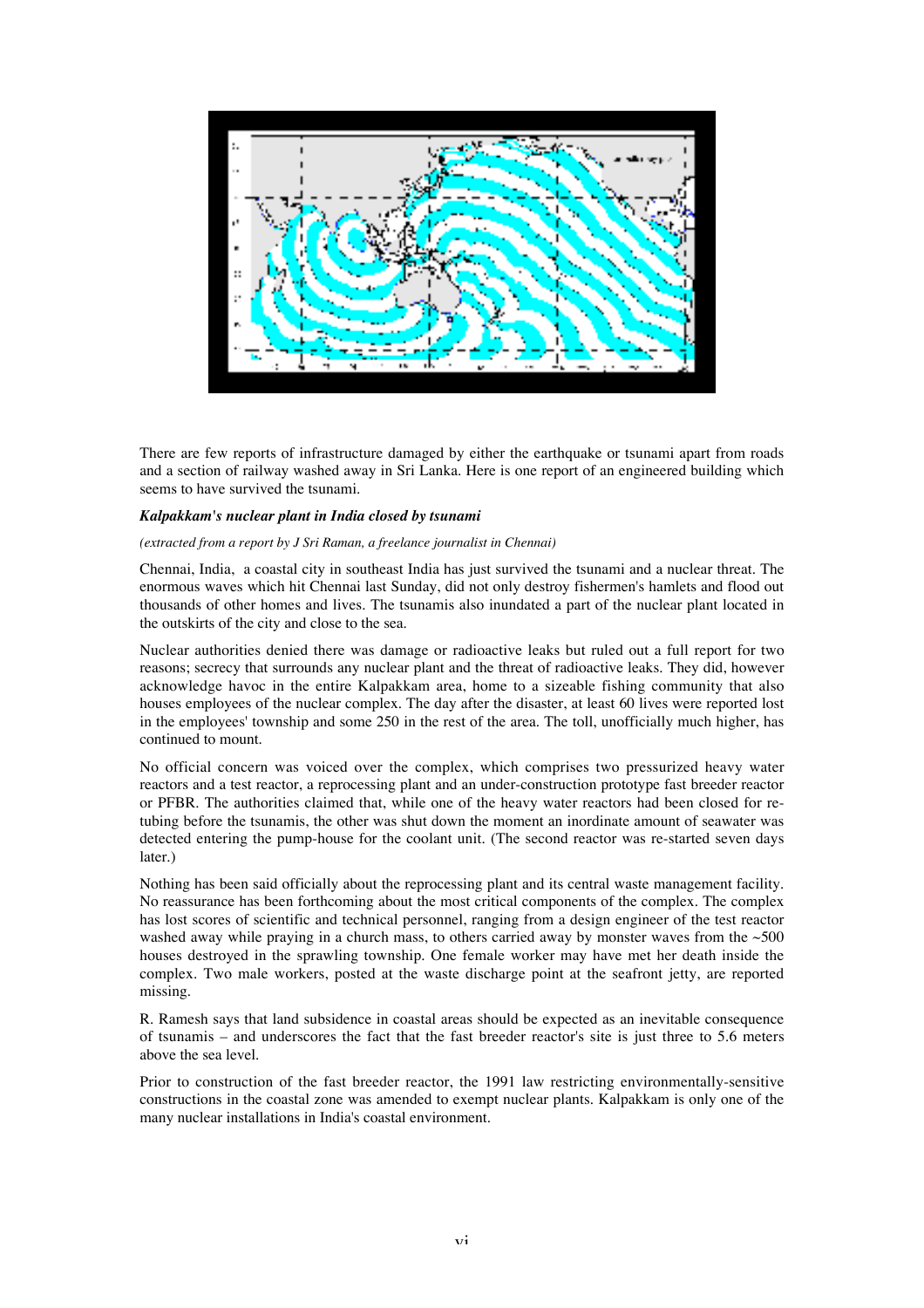### **Massive quake hits off Tasmanian coast (Macquarie Earthquake on Christmas Eve - 2 days before Sumatran earthquake)**

*Extract of report by The Age on Christmas Eve 2004 Based on interview with Cvetan Sinadinovski of Geoscience Australia*

December 24, 2004 - 5:34PM

The world's biggest earthquake in almost four years rumbled beneath a vast stretch of ocean between Australia and Antarctica on Friday but gave southern Tasmania little more than a gentle shake.

The quake, which at its epicentre measured 8.1 on the Richter Scale, hit at the Macquarie Rise in the Pacific Ocean at 1.59am (AEDT), seismologists said.

Its impact was felt about 900km to the north-west, on the Tasmanian coast, but apparently not 400km to the south on remote Macquarie Island, where Australian scientists slept through it.

Geoscience Australia seismologist Cvetan Sinadinovski said buildings in Tasmania shook for up to 15 seconds, but no injuries were reported.

And there was little danger of significant structural damage to buildings from a quake so far out to sea.

"If it happened underneath a population centre in Australia, this would probably have destroyed a whole city," Dr Sinadinovski said.

"In terms of size, this could have been more than 30 times stronger than the Newcastle event (earthquake) of 1989."

While inter-plate tremors are recorded every one or two years at the Macquarie Rise, where the Indo-Australian and Pacific plates meet, Friday's quake was the most significant in at least 80 years.

Globally, it was the strongest since June 2001, when more than 120 people were killed when an earthquake measuring 8.4 on the Richter scale struck less than 200km off the coast of Peru.

A Tasmanian police spokesman said emergency services received a handful of calls after 2am, with people reporting shaking houses, swinging light fittings and a sound "like a washing machine midcycle".

The quake also woke people on the south island of New Zealand, but not the 22 Australians and 800,000 king penguins on Macquarie Island, a Tasmanian outpost 1,500km south-east of the island state and 1,300km north of the Antarctic continent.

Australian Antarctic Division (AAD) director Tony Press said staff phoned the Macquarie Island base to check immediately after learning of the quake on Friday morning.

"We grabbed hold of a couple of people having breakfast this morning and they didn't know anything about it," he said.

AAD chief scientist Michael Stoddardt said there was nothing to suggest wildlife had suffered because of the quake.

Dr Sinadinovski said it could have produced a localised tsunami or unusual tidal activity had the plate displacement been vertical, rather than horizontal.

"We can assume this size of earthquake could rupture tens of kilometres and have a displacement of a couple of metres (of water) for sure," he said.

An aftershock registering 6.1 hit at 6.50am, with more likely to follow, he said.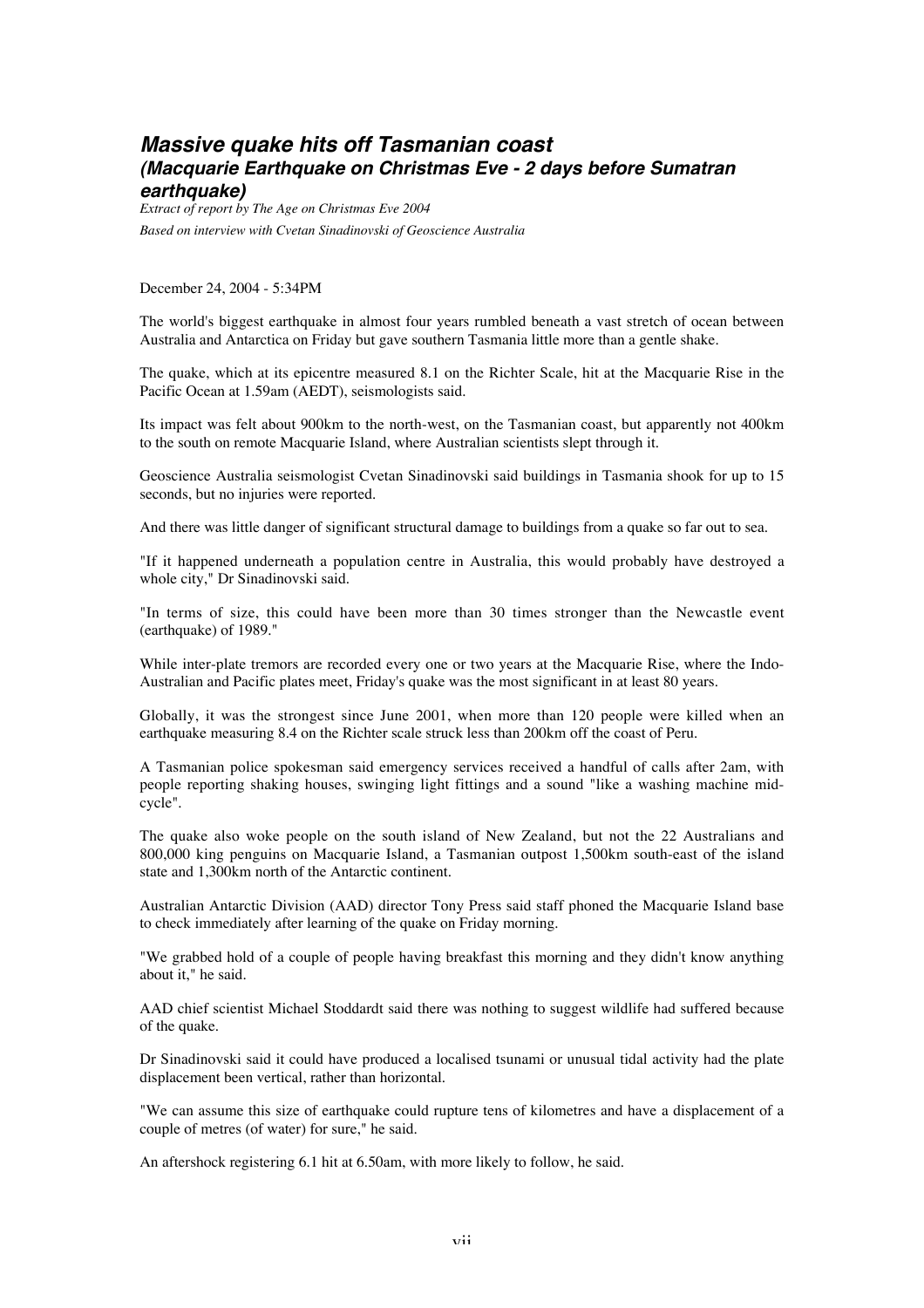"Theoretically we should expect more mid-five or mid-six events over the next few days," he added.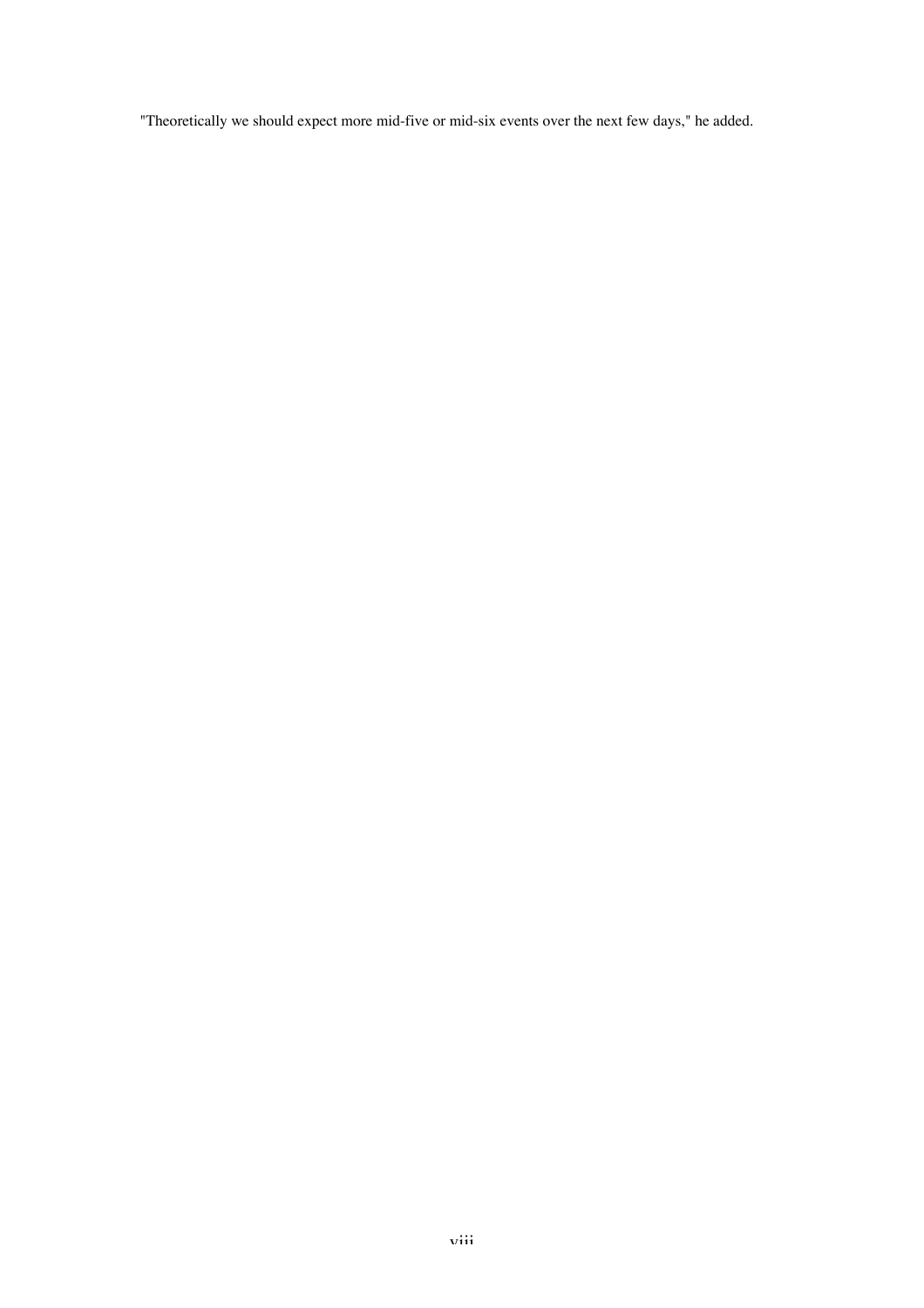## **Macquarie Earthquake and a 20 cm tall Tsunami**

*Message forwarded by Hugh Cowan to AEES on Christmas Eve 2004*

#### GNS MEDIA RELEASE, 24 DECEMBER 2004

#### LARGEST EARTHQUAKE OF 2004 WORLDWIDE, OFFSHORE SOUTHERN NEW ZEALAND

A great earthquake that occurred under the sea 740 km southwest of Invercargill this morning was the largest worldwide so far this year.

The magnitude 8.1 earthquake struck at 3.58am and was felt over much of the lower half of the South Island, Geological and Nuclear Sciences Ltd (GNS) said. Public reports filed through the GeoNet Project website (www.geonet.org.nz) indicated long rolling motions typical of large, distant quakes but fortunately no damage.

Aftershocks are expected to occur during the next few weeks, but because of their distance from land, it is unlikely they would be felt strongly, said seismologist Dr Ken Gledhill. A tsunami of 20 cm was recorded by NIWA in Foveaux Strait at 6:00 am, three hours after the earthquake. An earthquake of this size could generate a damaging tsunami, but movement associated with this quake involved little upheaval of the seafloor.

Unlike the magnitude 7.3 earthquake that occurred south of New Zealand on November 23, this mornings quake occurred some distance away from the boundary between the Australian and Pacific tectonic plates, known as the Macquarie Ridge.

The Macquarie Ridge is known to be a seismically active area and a similar great quake of magnitude 8.2 occurred nearby in May 1989. The surprising thing about today's quake is that it occurred in an area where faults have been identified but previously considered inactive. "Despite its distance from land and minimal impact on society, the size and location of this event make it scientifically important", Dr Gledhill said.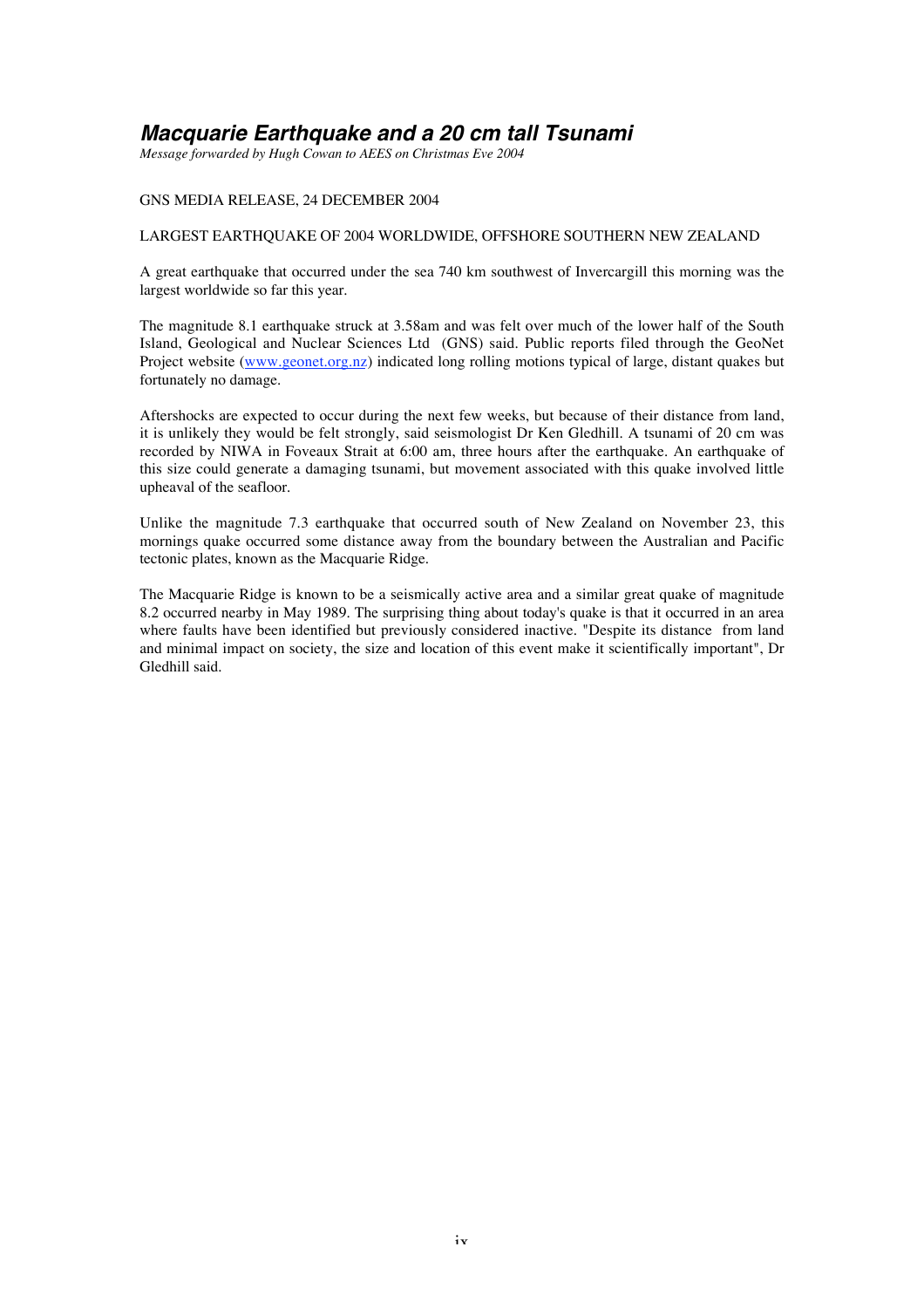## **Links between the two Great Earthquakes ?**

*By Gary Gibson*

The Macquarie Ridge earthquake was of magnitude Mw 8.1, the world's largest for 2004 until superceded less than three days (about 58 hours) later. It was in the Southern Ocean about 400 km north of Macquarie Is and about 700 km southeast of Hobart. It was on the opposite side of the Australian plate.

The news media carried reports that the Asian earthquake may have been triggered by the "Tasmanian" event. However, the stress change in the surrounding area following a large earthquake drops off very quickly with distance, and is negligible (less than stress changes due to weather patterns or tides) beyond a thousand kilometres.

Although this is what the equations give, I do remember Lord Kelvin's age of the Earth based on heat flow. He considered the heat flow from the earth, the temperatures at formation and at the current time. Using the equations of physics, the earth could not have been older than about 25 million years! Unfortunately he did not take into account radioactive heating within rocks.

So perhaps there is some other relationship between the earthquakes. Many seismologists in Russia and China have models that incorporate space-time relationships between earthquakes, and some progress has been made on pattern recognition. I feel sure that earthquakes tend to cluster in time and space beyond the obvious clustering of foreshocks, mainshocks and aftershocks.

Beyond doubt though, is that the Aceh earthquake would have happened eventually, and the longer it delayed occurring, the larger it would be. The convergence between the Australian-Indian plate, and the Eurasian plate is about 60 mm per year, and a significant proportion of this will be associated with the maximum credible earthquake. Assuming that the slip on this earthquake is about 15 metres, the recurrence interval of such events will be longer than  $15000/60 = 250$  years, modified by a factor depending on the movement associated with smaller events.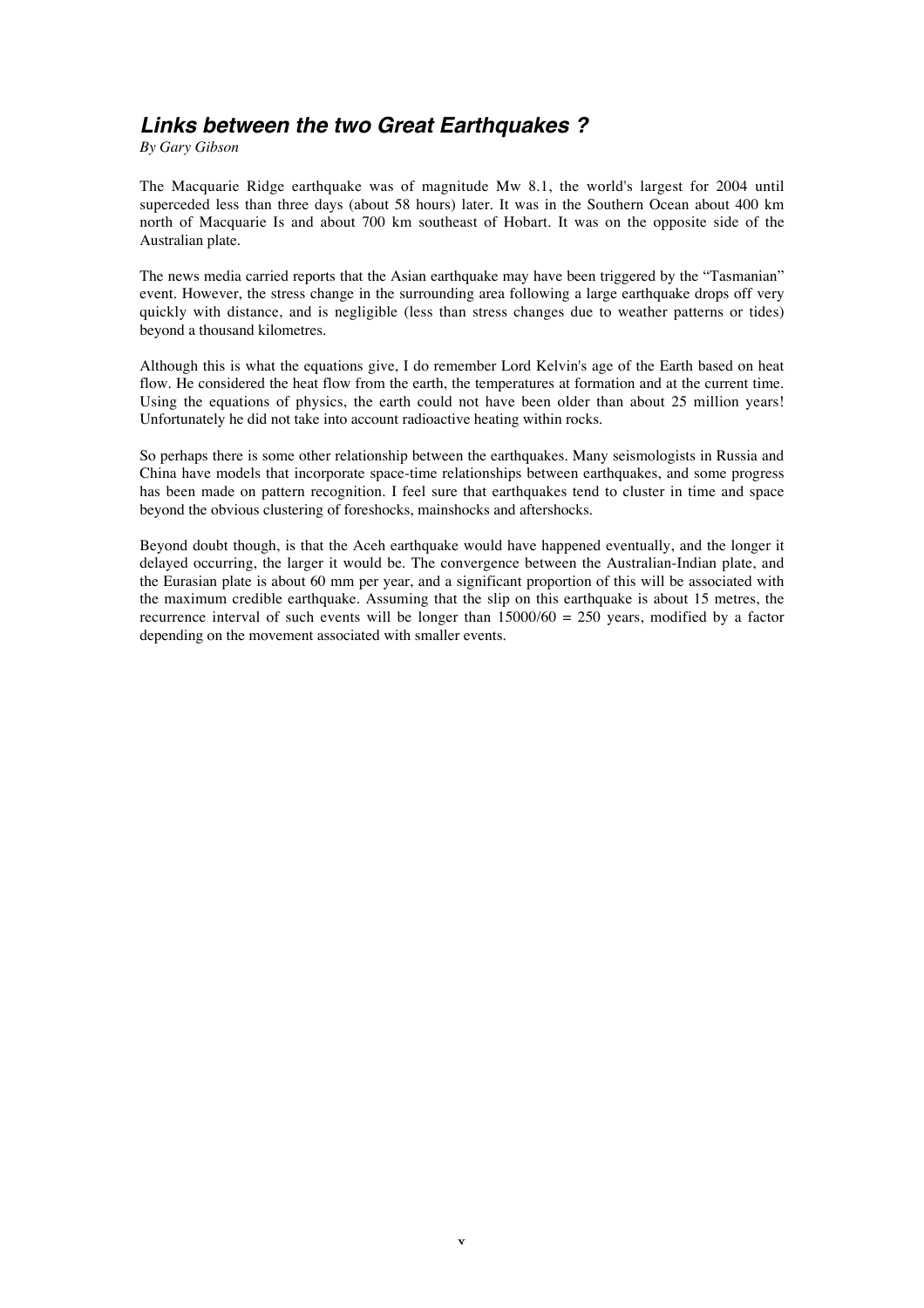## **Why does the sea level usually fall before a tsunami arrives?**

*By Peter G. Baines and John D. Fenton at University of Melbourne*

It is a common experience that, in coastal regions that suffer the impact of tsunamis, the sea level initially falls, and remains suppressed for a period of up to many minutes, prior to the arrival of the tsunami waves that do all the damage. Why does this occur? There does not appear to be a common explanation in the literature, and we offer the most likely explanation here.

In general, there are three main ways in which tsunamis are generated. The first is by a submarine avalanche, which occurred on the north coast of New Guinea on the 17th July, 1998. The second is by the sudden volcanic eruption of submerged volcanoes, which occurred with Krakatoa on the 27th August 1883, and the third is by submarine earthquakes, as occurred in the recent Boxing Day earthquake in 2004. For the last two types, the nett effect of the geophysical disturbance is to cause a depression of the ocean floor. In some regions the sea floor may rise (as in the Boxing Day earthquake), but on the largest length scales the sea floor may be expected to fall. In the cases that cause tsunamis, this effect is sufficiently rapid to cause the sea surface to fall with it. The propagation of tsunami waves is largely governed by the shallow water-long wave equation for non-dispersive waves. For such waves, the propagating wave has the shape of the initial disturbance. Hence, a sudden initial depression of the sea floor will cause a corresponding depression of the sea surface. For a very long depression with no variation along it, all movement transverse to it, this causes two waves of half the initial amplitude to propagate away in opposite directions, carrying the shape of the depression of the sea floor. The shape of this disturbance will evolve as it propagates across the ocean, because the longer wave components propagate faster than the shorter components. If the longest components are waves of depression, these will lead the slower smaller scale components, and arrive at the coastal environment sooner. The further away from the source of the disturbance the longer the difference in arrival times will be, and there are records of the initial depression varying from a few seconds up to three quarters of an hour. As waves of elevation propagate up a continental shelf and slope, the propagation speed decreases because of the decreasing depth, and the waves tend to steepen and perhaps form solitary-like waves. But there is no dynamical process by which it may cause a region of suppressed sea level ahead of it.

Hence, it appears that the reason why the suppressed sea level occurs before the arrival of a tsunami is that there is a nett decrease of the sea floor and sea surface by the source disturbance on the longest length scales, and that, given sufficient time, this becomes the leading part of the wave disturbance due to wave dispersion. The main damage at coastal sites occurs when the back end of this depression arrives, steepening and increasing in amplitude as it propagates onshore.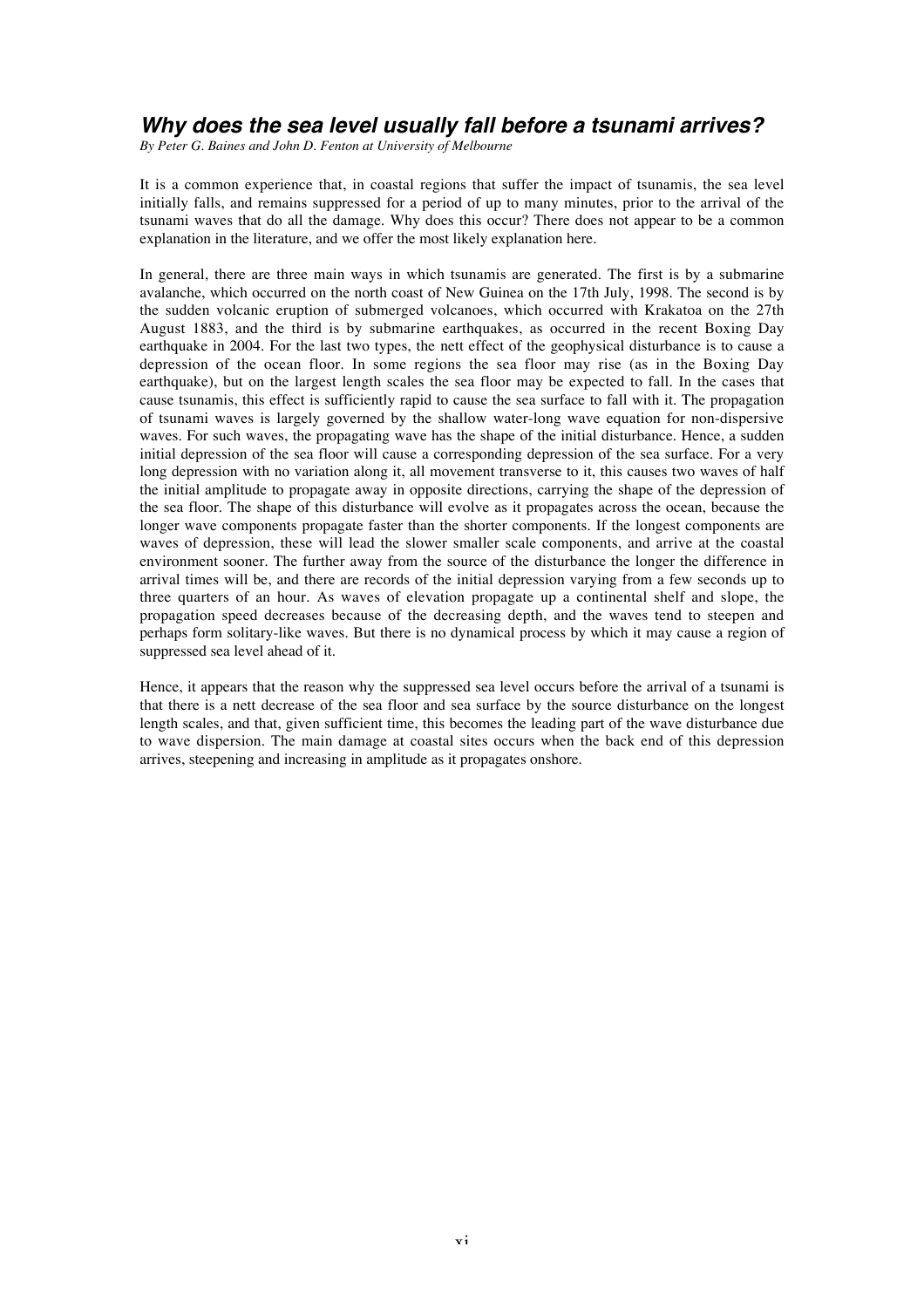## **Ground Shaking Felt in SE Asia**

*by Kusnowidjaja Megawati, the University of Hong Kong*

An  $M_w$  9.0 mega-thrust earthquake occurred on December 26, 2004 just off the west coast of Sumatra, near the Province of Aceh in Indonesia. The earthquake happened on the interface of the India and Burma plates. The Earthquake Research Institute (ERI), the University of Tokyo has published the detailed rupture model obtained using the inversion analysis of the recorded ground motions (http://www.eri.u-tokyo.ac.jp/sanchu/Seismo\_Note/2004/EIC161ea.html). The result shows that the total duration of the source rupture was about 400 seconds (for comparison, the source duration of an  $M_{\rm w}$  7.0 is typically 15 – 20 seconds), and the rupture plane covered an area of 1000 km by 240 km. The average displacement on the fault plane was about 15 metres.

The distribution of the aftershocks obtained from the USGS shows that the rupture plane extended from the Simeuleue island, off the west coast of Sumatra, to the Nicobar and Andaman islands in the northwest. Since the epicentre was located beneath the Simeuleue island, the rupture may have initiated beneath the island and propagated toward the northeast. That probably explains why the ground shaking in Banda Aceh ( $R = 250$  km, MMI VI-VII, estimated PGA = 70 - 100 cm/s<sup>2</sup>, estimated PGV = 8 cm/s) was stronger than that in the cities located southeast of the epicentre, such as Medan (*R* =300 km, MMI IV-V). Note that *R* indicates the epicentral distance.

The source rupture also shows that the largest slips occurred around 175 km and 650 km northwest of the epicentre, farther away from Singapore, Kuala Lumpur and Penang. This may be the reason why the tremor was hardly felt in Kuala Lumpur ( $R = 650$  km) and Singapore ( $R = 900$  km). With only about 10 people reportedly felt the tremor in Singapore (according to the Strait Times), the PGA on rock sites was estimated to be smaller than 1 gal.

As reported by the newspapers in Indonesia, Singapore and Malaysia, the ground tremors did not cause widespread major structural damage. Most of the damage was due to the tsunami.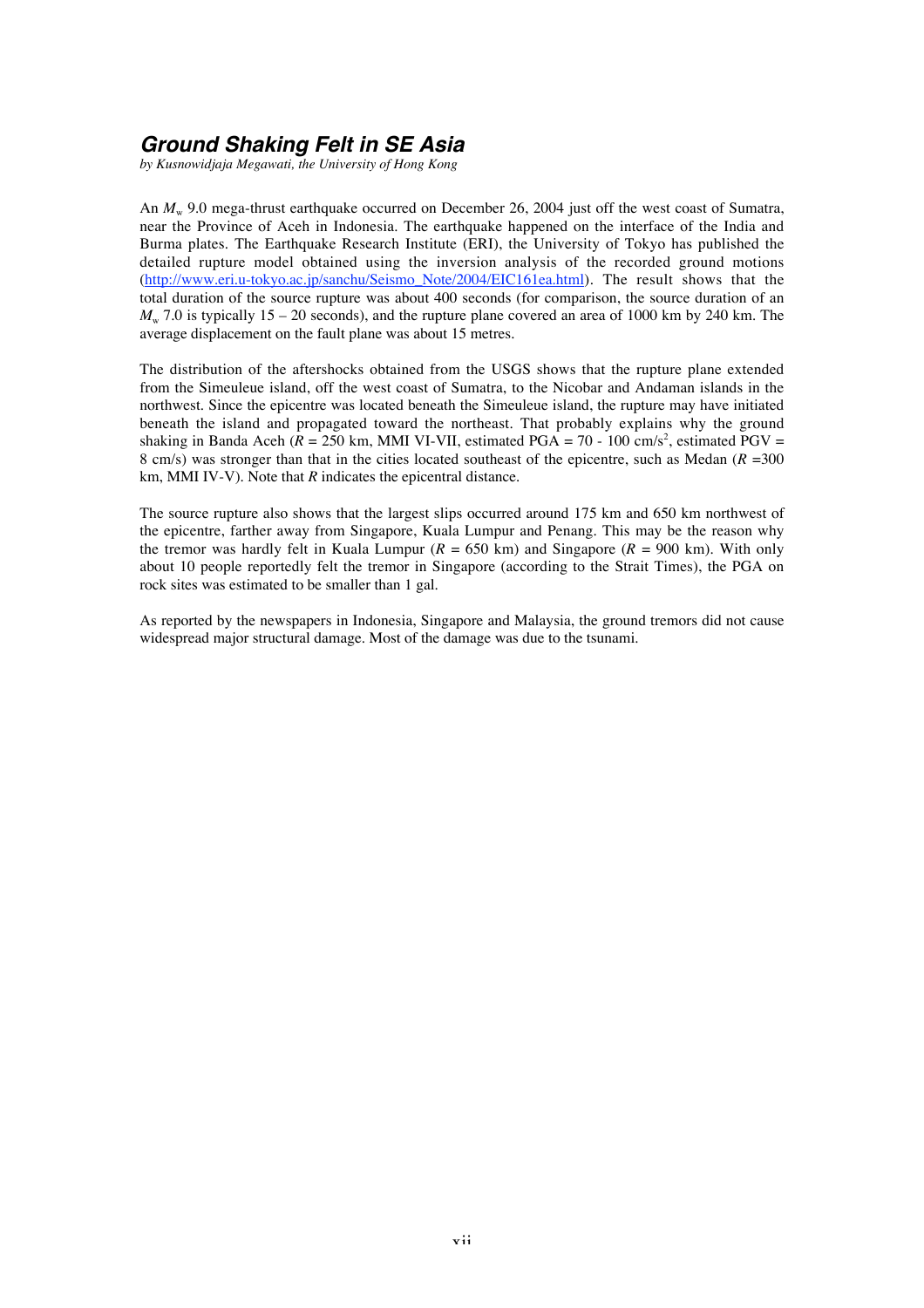## **Data on Tsunami**

*Message from Paula Dunbar of National Geophysical Data Centre forwarded by Col Lynam to AEES on 31 December 2004*

*From "A Tentative List of Tsunamis in the Marginal Seas of the North Indian Ocean", T.S. Murty and M. Rafiq, Natural Hazards 4: 81-83, 1991.*

June 26, 1941 at 12.5N 92.5E magnitude 8.1 11:52 UTC Tsunami on the east coast of India and tsunami in the Arabian Sea 5000 people killed (I am assuming only from the tsunami)

Nov 27, 1945 14.12 N 62.36 E, magnitude 8.3 Tsunami in the Arabian Sea, several people killed 1.98 m runup in Bombay 1.37 m runup in Karachi 13.0 m runup Ormara 13.0 m runup Pasni Maximum amplitude 15.24 (but no designation of where this runup occurred just that this was the max. amplitude)

*From "Tsunamis and Seismic Seiches Reported from Regions Adjacent to the Indian Ocean", Wm. H. Berninghausen, Bulletin of the Seismological Society of America, Vol. 56, no. 1, p. 69-74, Feb 1966.*

The abstract states:

"References have been made in the past to the absence of tsunamis and seismic seiches in the Indian Ocean. However, a survey of available literature indicates that at least 27 such waves have been reported. most of these were reported from the coastal regions of the seismically active Indonesian Arc, whereas progressively fewer such waves were reported from the coastal regions adjacent to the Bay of Bengal, Arabian Sea, and the south eastern coast of Africa and the western coast of Australia."

From Table 3: Makran coast Tsunami of Nov 28, 1945 Karwar - 14 deg 48 min N, 74 deg 08 min E, Wave flooded creeks and inlets Bombay - 18 deg 54 min, 72 deg 50 min E, estimated wave height 6.5 feet Waves caused some loss of life; boats were smashed at their moorings Karachi - 24 deg 52 min N, 67 deg 03 min E , estimated wave height 4.5 feet Wave caused damage in the Karachi harbor and loss of life and property along the adjacent coast Ormara - 25 deg 12 min N, 64 deg 38 min E, estimated wave height 40-50 feet Waves caused serious loss of life and property Pasni - 25 deg 15 min N, 63 deg 28 min E, estimated wave height 40-50 feet Waves caused serious loss of life and property Victoria, Mahe Island, Seychelles - 44 deg 37 min S, 55 deg 27 min E, estimated wave height 1 foot Waves noted on the tide gauge.